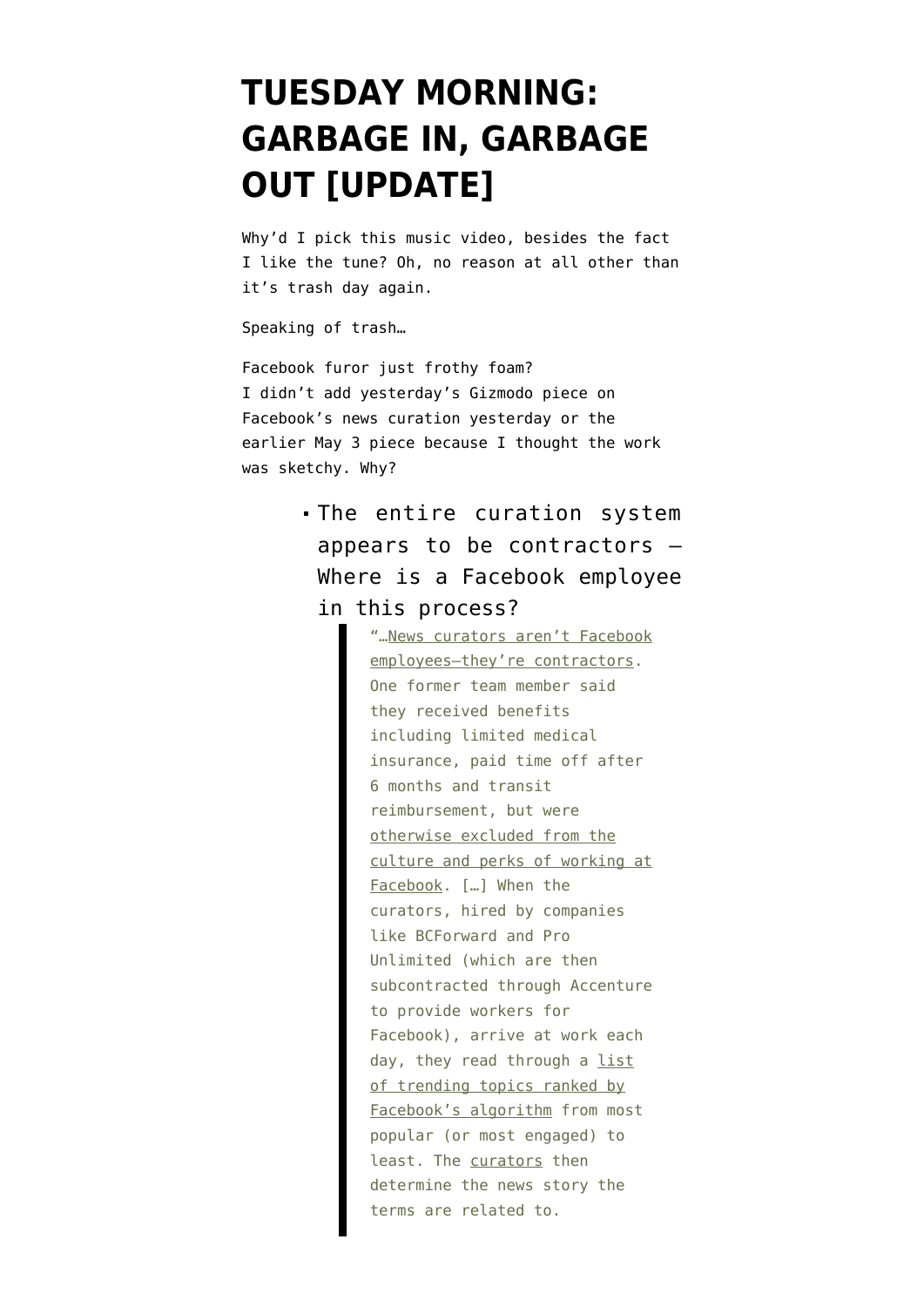The news curation team writes headlines for each of the topics, along with a threesentence summary of the news story it's pegged to, and choose an image or Facebook video to attach to the topic. The news curator also chooses the "most substantive post" to summarize the topic, usually from a news website. […] News curators also have the power to "deactivate" (or blacklist) a trending topic—a power that those we spoke to exercised on a daily basis. …" (*emphasis mine*)

I see a Facebook-generated algorithm, but no direct employees in the process — only curator-contractors.

Sources may have a beef with Facebook — This doesn't sound like a happy work environment, does it?

> "…Over time, the work became increasingly demanding, and Facebook's trending news team started to look more and more like the worst stereotypes of a digital media content farm.

## […]

Burnout was rampant. 'Most of the original team isn't there anymore,' said another former news curator. 'It was a stopgap for them. Most of the people were straight out of [journalism school]. At least one of them was fired. Most of them quit or were hired by other news outlets.' …" (*emphasis mine*)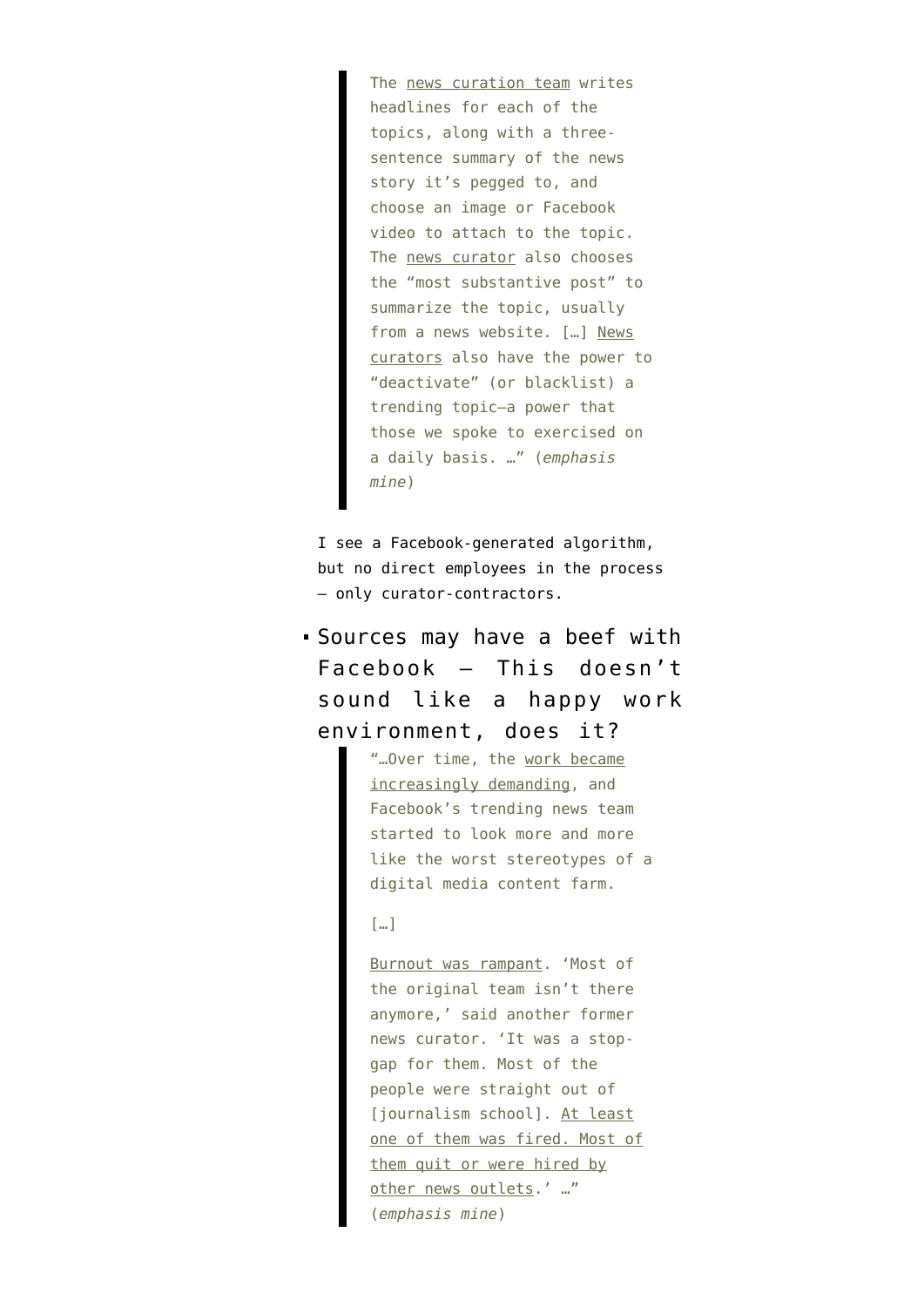It's not as if unhappy contractors won't have newsworthy tips, but what about unhappy Facebook employees? Where are they in either of Gizmodo's pieces?

Details in the reporting reveal bias in the complainant(s) — So far I see one reference to a conservative curator, not multiple conservative curators.

> "Facebook workers routinely suppressed news stories of interest to conservative readers from the social network's influential "trending" news section, according to a former journalist who worked on the project.

## $\lceil \dots \rceil$

Other former curators interviewed by Gizmodo denied consciously suppressing conservative news, and we were unable to determine if leftwing news topics or sources were similarly suppressed. The conservative curator described the omissions as a function of his colleagues' judgements; there is no evidence that Facebook management mandated or was even aware of any political bias at work. …"

Note the use of "a" in front of "former journalist" and "the" in front of "conservative curator." (Note also Gizmodo apparently needs a spell check app.)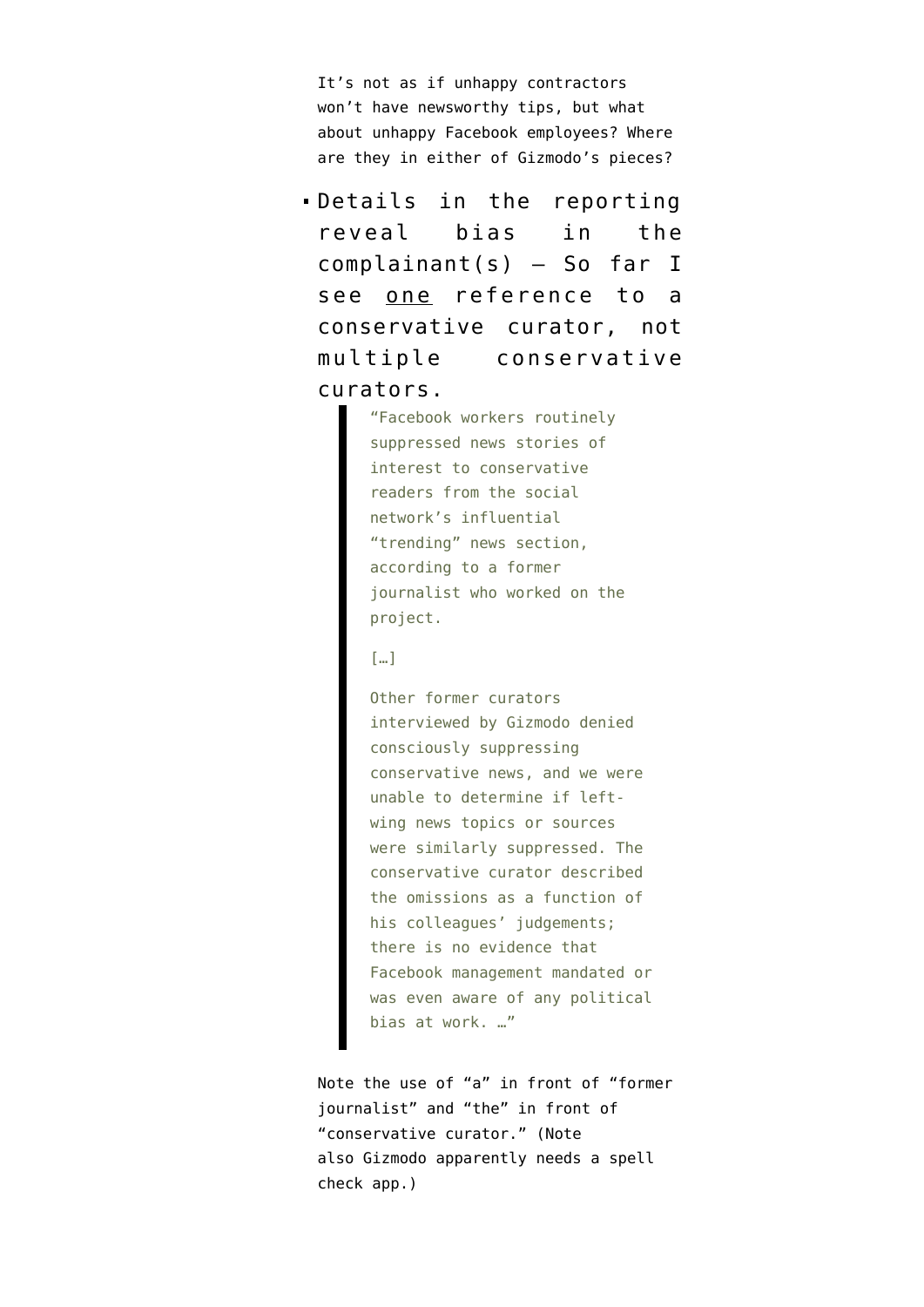- No named sources confirming the validity of the complaints or other facts in Gizmodo's reporting — Again, where are Facebook employees? What about feedback from any of the companies supplying contractors; did they not hear complaints from contractors they placed? There aren't any apparent attempts to contact them to find out, let alone anonymous confirmation from these contract companies. There are updates to the piece yesterday afternoon and this morning, including feedback from Vice President of Search at Facebook, Tom Stocky, which had been posted at Facebook. Something about the lack of direct or detailed feedback to Gizmodo seems off.
- Though named in the first of two articles, Facebook's managing editor Benjamin Wagner does not appear to have been asked for comment. The May 3 piece quotes an unnamed Facebook spokesperson:

When asked about the trending news team and its future, a Facebook spokesperson said, "We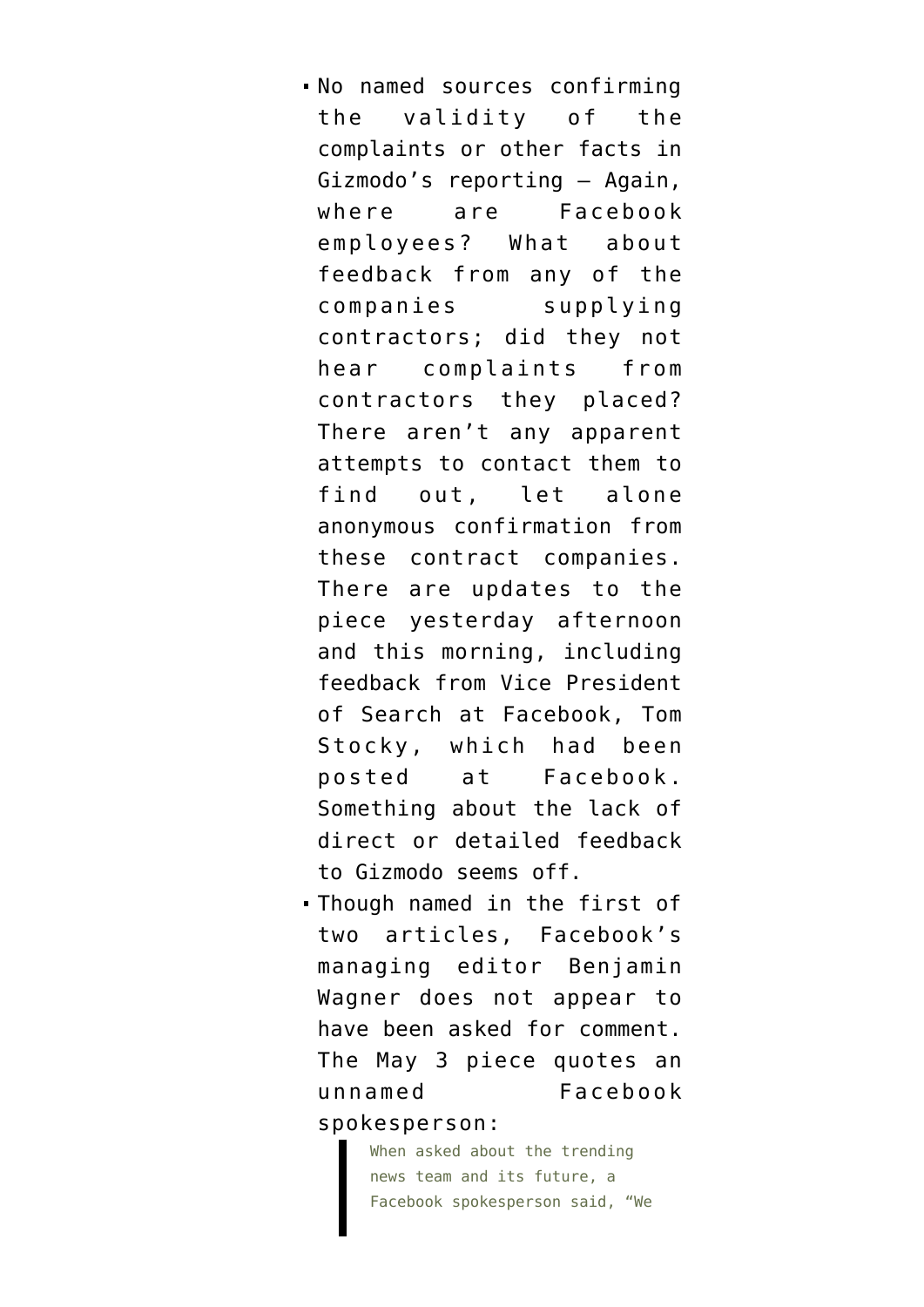don't comment on rumor or speculation. As with all contractors, the trending review team contractors are fairly compensated and receive appropriate benefits."

I'm disappointed that other news outlets picked up Gizmodo's work without doing much analysis or followup. Reuters, for example, even [parrots the](http://www.reuters.com/article/us-socialmedia-facebook-idUSKCN0Y02EY) [same phrasing](http://www.reuters.com/article/us-socialmedia-facebook-idUSKCN0Y02EY) Gizmodo used, referring to the news curators as "Facebook workers" and not contract employees or contractors. Because of this ridiculous unquestioning regurgitation by outlets generally better than this, I felt compelled to write about my concerns.

And then there's Gizmodo itself, which made a point of t[weeting its report was trending on](https://twitter.com/Gizmodo/status/729746030896533504) [Facebook.](https://twitter.com/Gizmodo/status/729746030896533504) Does Gizmodo have a beef with Facebook, too? Has it been curated out of Facebook's news feed? Are these two pieces really about Facebook's laundering of Gizmodo?

I don't know; I can't tell you because I don't use Facebook. Not going to start now because of Gizmodo's sketchy reporting on Facebook, of all things.

## Miscellany

Just some odd bits read because today is as themeless as yesterday — lots of garbage out there.

- [SAS Confidential: Unpacking](https://sasconfidential.com/2016/05/06/academicssay-pt1/) [@AcademicsSay, Part 1](https://sasconfidential.com/2016/05/06/academicssay-pt1/) (SAS blog) — This is just good fun and yet it's an incredibly educational collection of insights into the creation of a popular microblog. Worth a read.
- [Five Solomon Islands have](http://www.cnn.com/2016/05/10/world/pacific-solomon-islands-disappear/) [sunk below sea level](http://www.cnn.com/2016/05/10/world/pacific-solomon-islands-disappear/) (CNN) —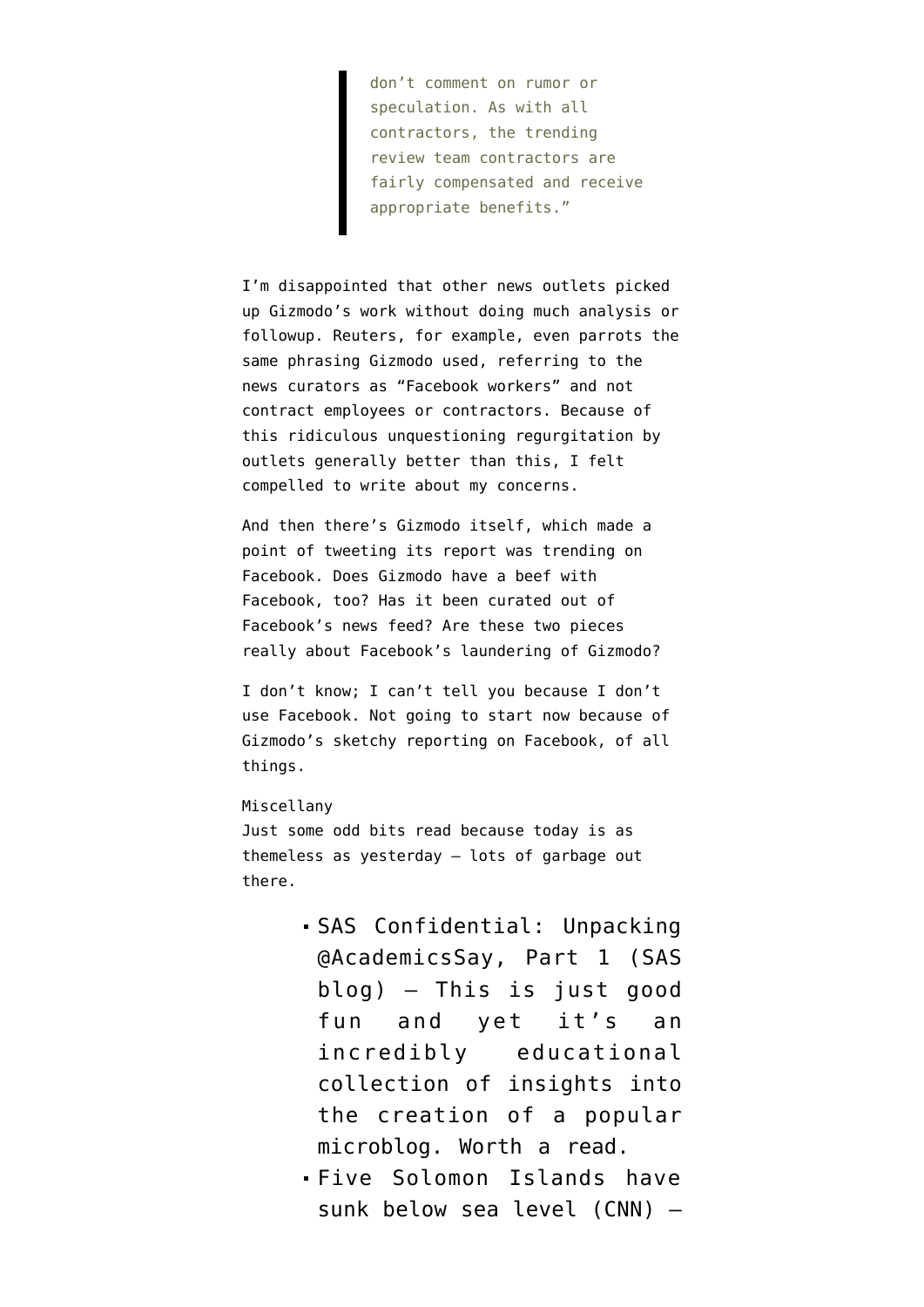This climate change stuff isn't bullshit. It's affecting entire cultures with permanent displacement beginning now.

- [FCC and FTC want security](http://www.cnet.com/news/fcc-and-ftc-question-wireless-industry-about-mobile-security-threats/) [patches from wireless](http://www.cnet.com/news/fcc-and-ftc-question-wireless-industry-about-mobile-security-threats/) [providers yesterday](http://www.cnet.com/news/fcc-and-ftc-question-wireless-industry-about-mobile-security-threats/) (CNET) — If not sooner. Maybe these patches would have been done already if these firms hadn't needed to redirect resources to responding to USDOJ's encroachment on encryption…
- [Amazon's new Video Direct](http://www.investors.com/news/technology/amazon-launches-youtube-competitor-on-prime-video-platform/) [goes after Google's](http://www.investors.com/news/technology/amazon-launches-youtube-competitor-on-prime-video-platform/) [YouTube's user-created](http://www.investors.com/news/technology/amazon-launches-youtube-competitor-on-prime-video-platform/) [videos](http://www.investors.com/news/technology/amazon-launches-youtube-competitor-on-prime-video-platform/) (Investor's Business Daily) — Amazon's throwing out some monetary chum, too, offering to split a monthly pot of \$1M among the creators of most popular videos. This could rock indie film distribution.

Skepticism: I haz it

As I read coverage about news reporting and social media leading up to the general election, I also keep in the back of my mind this Bloomberg report, [How to Hack an Election:](http://www.bloomberg.com/features/2016-how-to-hack-an-election/)

> As for Sepúlveda, his insight was to understand that voters trusted what they thought were spontaneous expressions of real people on social media more than they did experts on television and in newspapers. […] On the question of whether the U.S. presidential campaign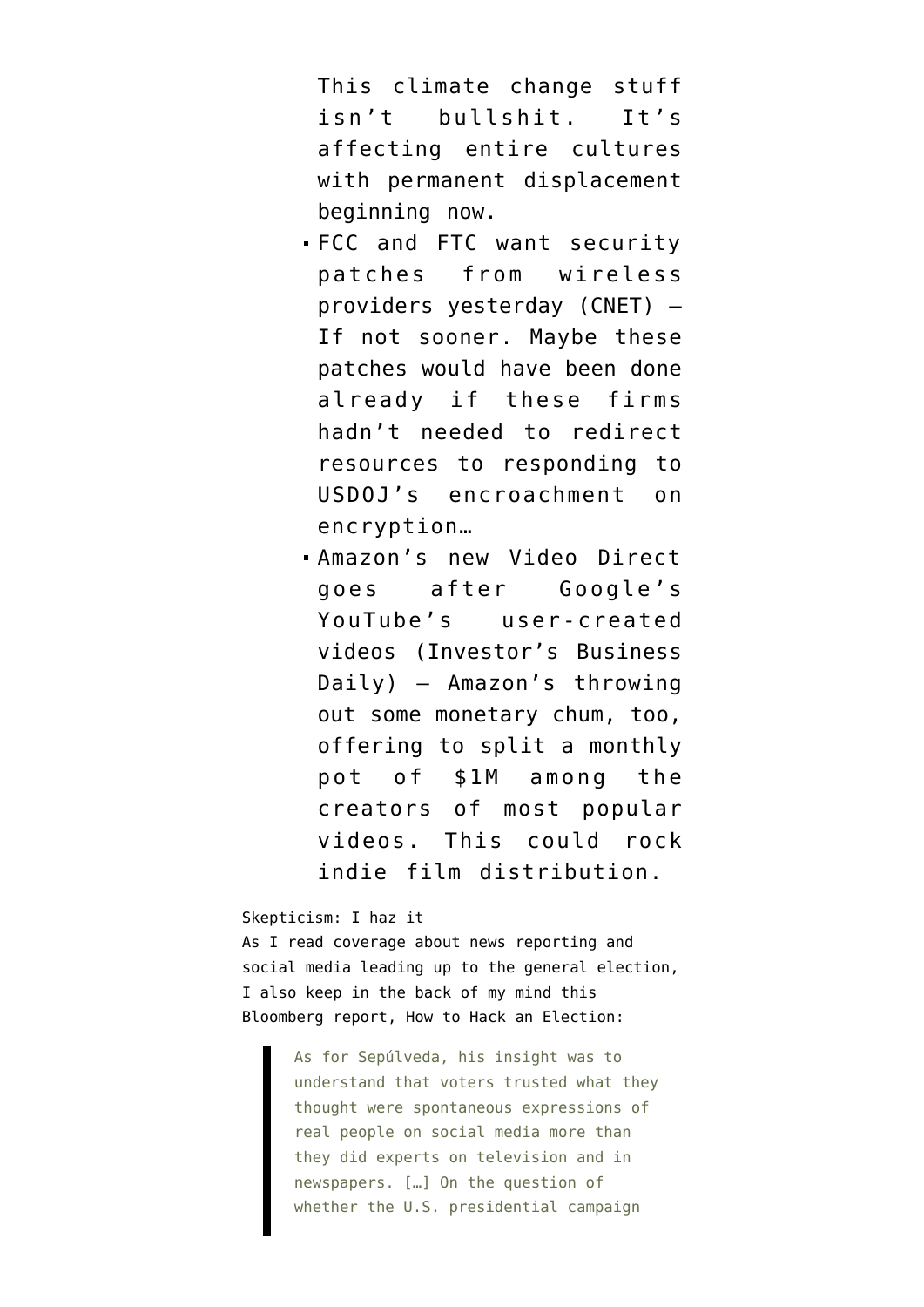is being tampered with, he is unequivocal. "I'm 100 percent sure it is," he says.

Be more skeptical. See you tomorrow morning! UPDATE — 1:30 P.M. EDT —

∏@CNBCnow

JUST IN: Senate Commerce Commtitte chair sends letter to Facebook's Mark Zuckerberg seeking answers on alleged manipulation of trending news

ARE YOU FUCKING KIDDING ME WITH THIS? THE SENATE GOING TO WASTE TAX DOLLARS ON THIS WHEN EVERY. SINGLE. NEWS. OUTLET. USES EDITORIAL JUDGMENT TO DECIDE WHAT TO COVER AS NEWS?

Cripes, Gizmodo's poorly sourced hit piece says,

"…In other words, Facebook's news section operates like a traditional newsroom, reflecting the biases of its workers and the institutional imperatives of the corporation. …"

Yet the Senate is going to pursue this bullshit story after Gizmodo relied on ONE conservative curator-contractor — and their story actually says an algorithm is used?

Jeebus. Yet the Senate will ignore [Sheldon](http://pressthink.org/2016/01/journalists-as-hit-squad-connecting-the-dots-on-sheldon-adelson-the-review-journal-of-las-vegas-and-edward-clarkin-in-connecticut/) [Adelson's acquisition of the biggest newspaper](http://pressthink.org/2016/01/journalists-as-hit-squad-connecting-the-dots-on-sheldon-adelson-the-review-journal-of-las-vegas-and-edward-clarkin-in-connecticut/) [in Las Vegas](http://pressthink.org/2016/01/journalists-as-hit-squad-connecting-the-dots-on-sheldon-adelson-the-review-journal-of-las-vegas-and-edward-clarkin-in-connecticut/) in a possible attempt to denigrate local judges?

I can't with this.

UPDATE — 3:35 P.M. EDT —

The Guardian [reports the senator wasting our tax](https://www.theguardian.com/technology/2016/may/10/facebook-trending-conservative-news-senate-committee-letter) [dollars](https://www.theguardian.com/technology/2016/may/10/facebook-trending-conservative-news-senate-committee-letter) questioning a First Amendment exercise by Facebook is John Thune. Hey! Guess who's running for re-election as South Dakota's senior senator? Why it's [John Thune](https://ballotpedia.org/John_Thune)! Nothing like using your political office as a free press-generating tool to augment your campaign. I hope Facebook's algorithm suppresses this manufactured non-news